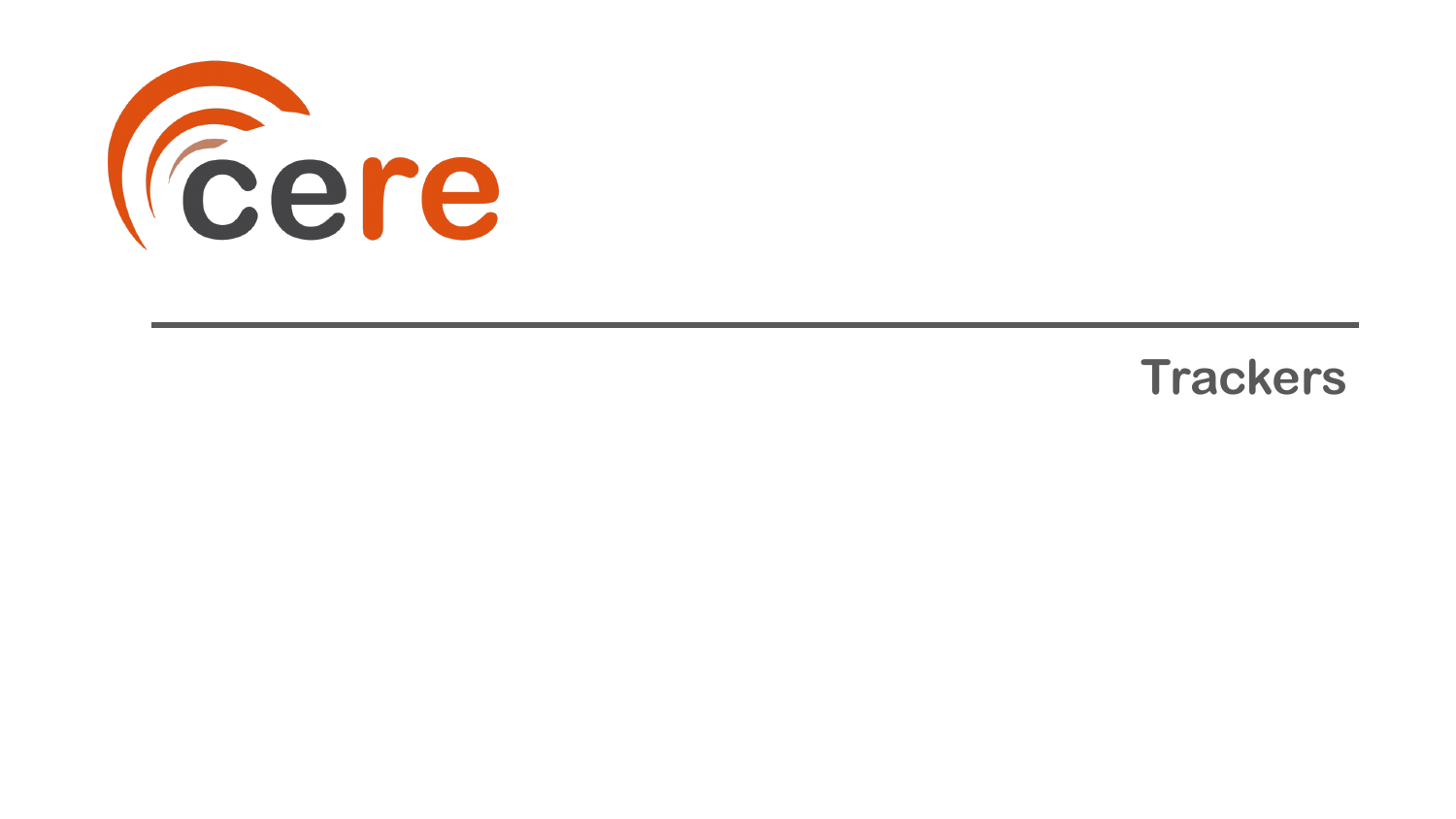

### **Who we are**



**CERE was originally set up as a Certification Entity for Renewable Energies.**

**CERE was created to be the access key on the target countries for Renewable Energies, where certification of components, full installations certificates, modeling and software validation of renewable Power Plants, were required.**

**The company is accredited as Testing Laboratory and Certification Body.**

**Our services include Testing and Certification according Safety, EMC, Grid Quality, grid connection requirements, design certification and complete installations Certificates, complementary simulations, modelling validation, electromagnetic transient analysis.**

**This full process includes Inspection, Testing and Certification of Components such as PV modules, Wind and PV converters, trackers, transformers, string boxes, combiner boxes, etc., and the Certification for full Power Plants according particular country, DSO or TSO requirements and / or According Client Requests**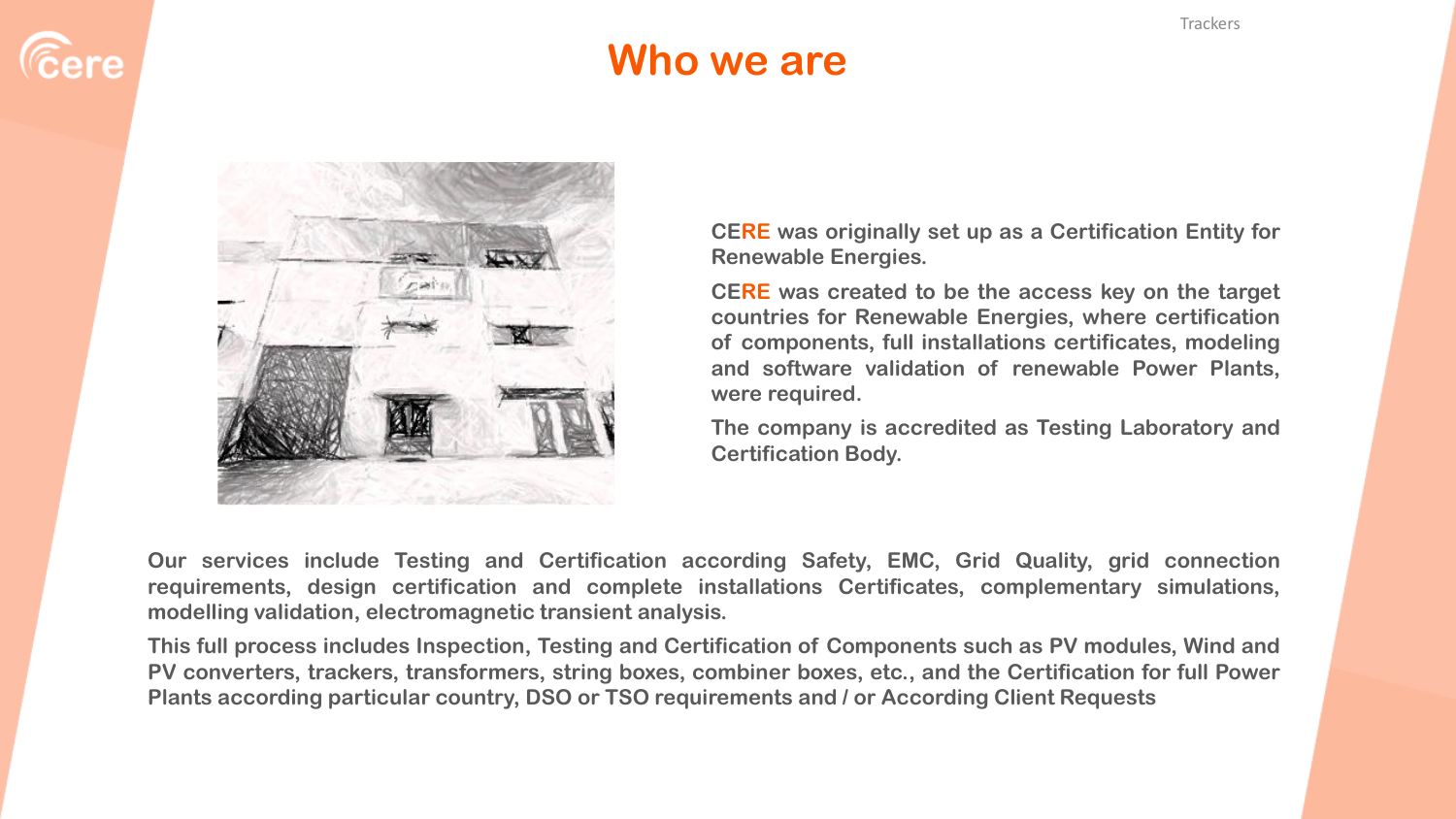### **CERE Profile**

**The Company is managed by Miguel Martínez. Its team has a large experience in Certification for more than 10 years, including renewable energy's components and installations for worldwide grid integration, design, safety, EMC and grid quality, among others.**

**During the last 6 years CERE has grown exponentially, diversifying its services until the actual company structure:**



- **Grid Code & safety**
- **Simulation**
- **Trackers**
- **Batteries**
- **EMC**
- **Electrical Vehicle Charger**
- **Transformers**
- **Medical devices**
- **Electric and Electronic devices**
- **Quality System certification**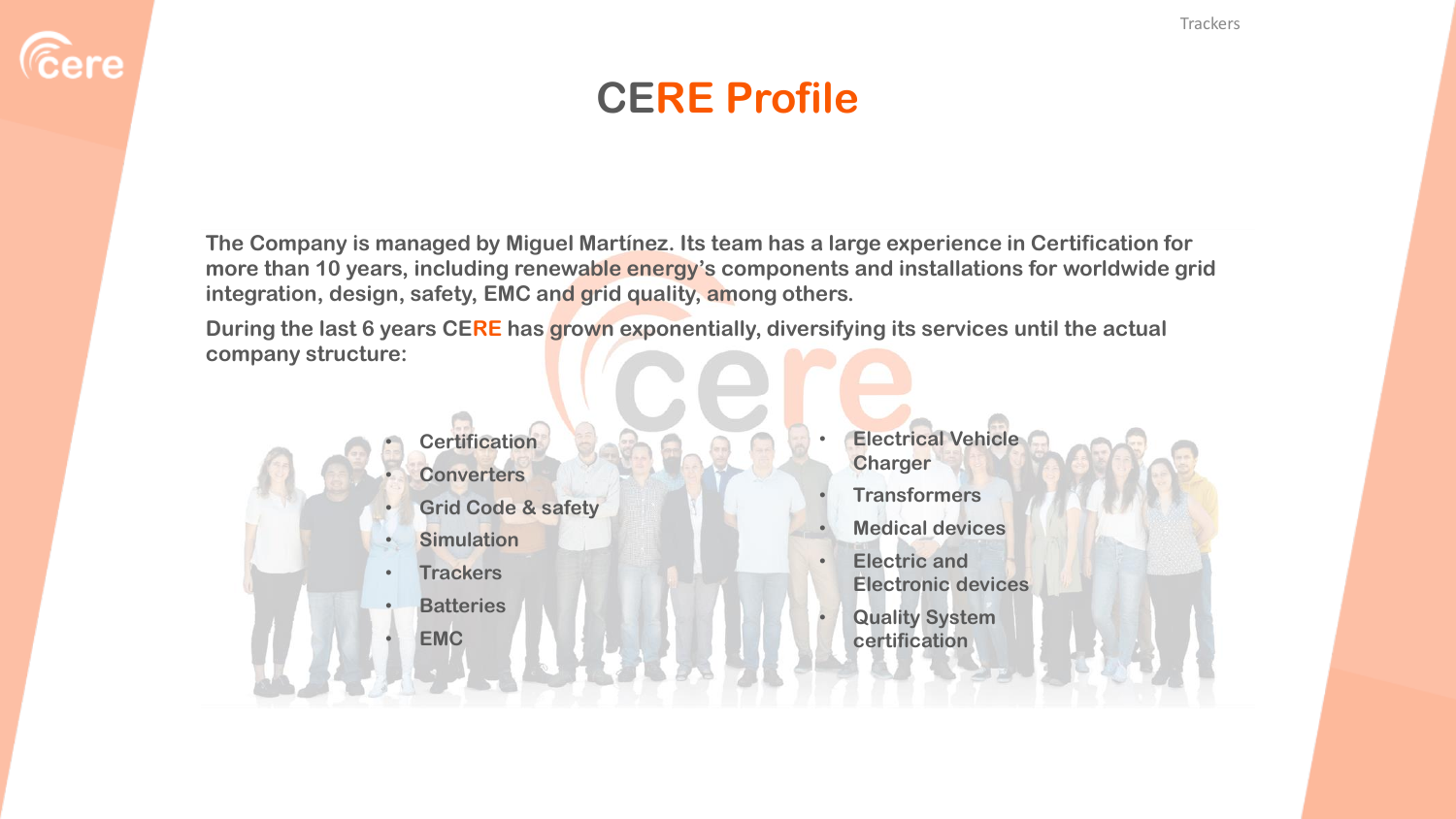### **CERE Capabilities**

**CERE's Facilities in Getafe, Madrid, Spain have the following installations:**

- **Test site up to 500kVA for all kind of converters and Battery testing**
- **Test site up to 250kVA for all kind of converters including frequency variators up to 400Hz**
- **Test site up to 100kVA for DC-AC converters**
- **Test site up to 50kVA for all kind of converters and Battery testing. The source can act as DC source and AC source and electronic loads**
- **Test site up to 10kVA for single phase and three phase converters**
- **Passive loads up to 100kVA**
- **Electronic loads for Antiislanding up to 500kVA**
- **EMC Chamber and EMC laboratory**
- **Safety laboratory**
- **Simulation laboratory including Power Factory, PSSE and MATLAB**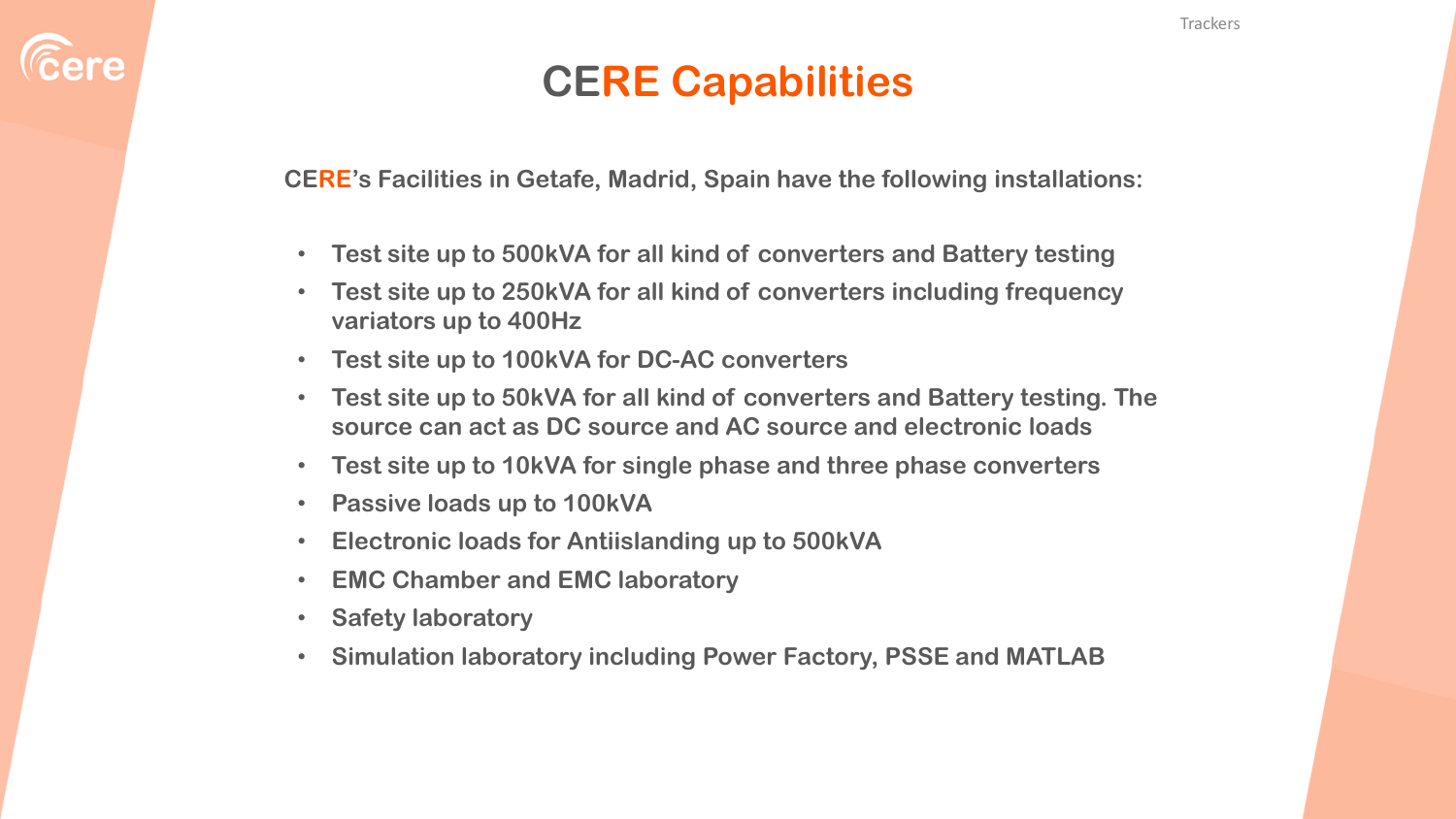### **What's CERE Trackers?**



**CERE Trackers is a department created to cover the demand of services for transformers inside of CERE (Certification Entity for Renewable Energies)**

**CERE Trackers was created to provide support and trust at any stage of certification and testing of trackers.**

**Our services include preliminary meeting, Testing and Certification according Safety, EMC and UL standards.**

**This process includes testing, certification and verification of trackers and their components.**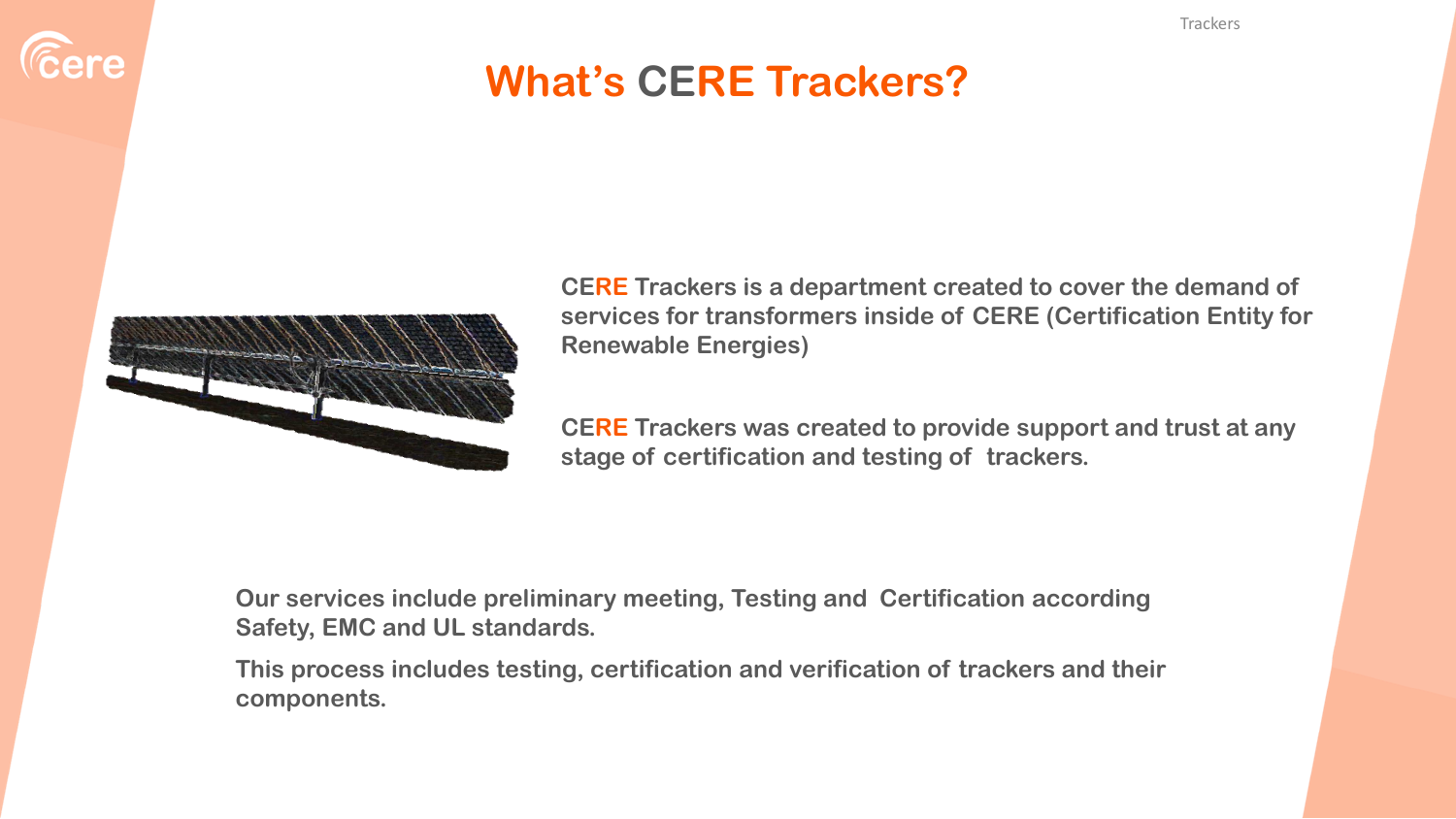### **CERE's Accreditations**

- **CERE is accredited by ENAC and a2La (IAF/ILAC members) as Certification Body According ISO 17065 and Testing Laboratory according ISO 17025 for Power Generating Units. This fact ensures a deep knowledge in international requirements for components and Renewable Energies Power Plants.**
- **CERE is also CBTL and NCB for the IEC Scheme.**
- **MET approval for the North American market**
- **Sunspec approval**

*<u>Cere</u>* 

- **SII approval for Israel**
- **RETIE approved certification body for PV inverters (Colombia)**
- **Corean Approval**

**CERE's Accreditation can be checked in:** <http://www.cerecertification.com/accreditations>









**CERTIFICATE #5314.03** 





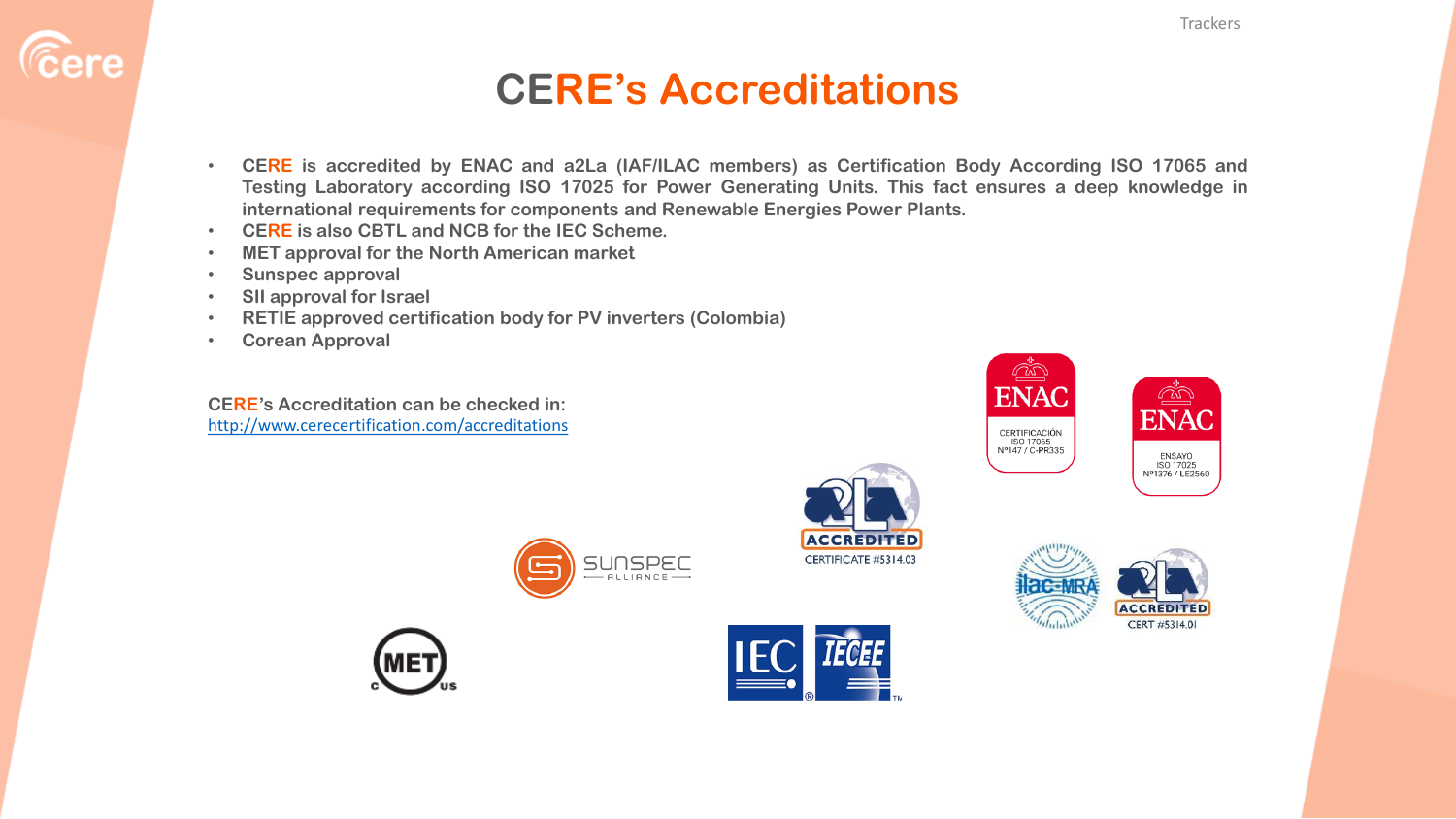### **Applicable Standards**

**Nowadays, CERE leads the trackers certification in Spain, working with the main trackers, drives and control unit manufacturers. CERE is accredited as Certification and Testing body for trackers according the following standard:**

**Full tracker Certification:** 

**USA and UL market (Collaboration with NRTL Solar PTL)**

• **UL 3703: 2015 STANDARD FOR SAFETY. Solar Trackers.**

**International** 

• **IEC 62817:2014+A1: 2017** 

**Photovoltaic systems. Design qualification of solar trackers**

**This standard application is for 2 axis trackers. It is also applicable for 1-axis tracker, based on the criteria of the Client, considering optional tests at the customer's choice and the market standards (Test to be found on Chapter 7, Chapter 8.5 and Chapter 9). There shall be performed on a tracker part, a tracker scale representation or on site. From CERE's point of view, the preliminary meeting with the new client is very important to ensure the project fulfils Client's requirements. CERE can perform the preliminary meeting online or personally.**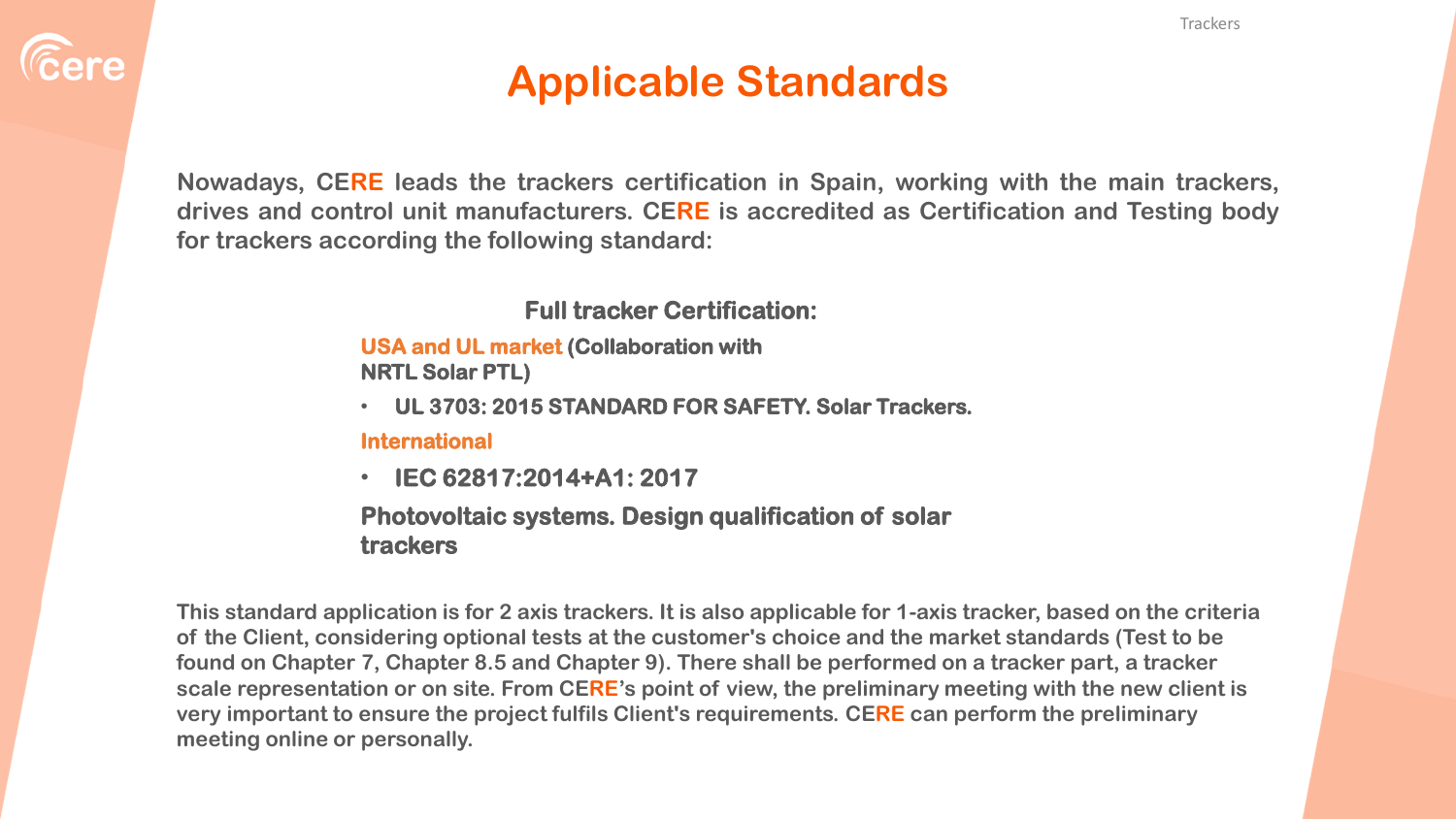### **Applicable Standards**

**CERE is accredited as Certification Body and Testing Laboratory for trackers according the following standard:**

### **IEC 62817:2014+A1: 2017 Photovoltaic systems. Design qualification of solar trackers**



*<u>Cere</u>* 

**Drives (can be validated separately and marketed to different tracker manufacturers. Validation is done in accordance with the standard and section below mentioned)**

**IEC 62817: 2014 + A1: 2017, Photovoltaic systems. Design qualification of solar trackers. Chapter 8.5**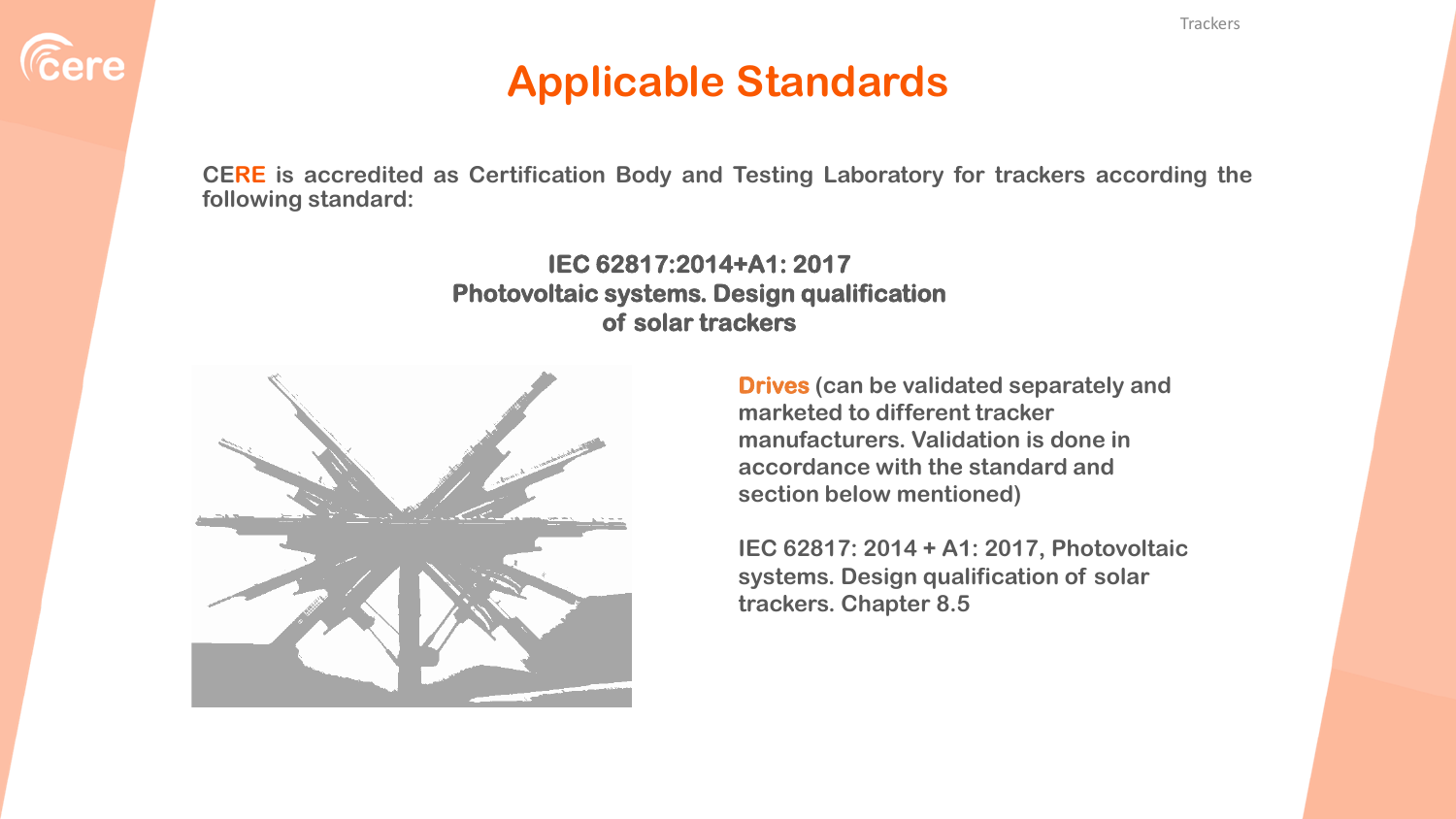### **Applicable Standards**

**CERE is accredited as Certification Body and Testing Laboratory for trackers according the following standard:**

#### **Control Safety Standards**

• **IEC 60204-1:2016, Safety of machinery – Electrical equipment of machines – Part 1: General requirements.**

*<u>Cere</u>* 

- **IEC 62109-1:2010 Safety of power converters for use in photovoltaic power systems - Part 1: General requirements**
- **IEC 61010-1:2010+AMD1:2016 Safety requirements for electrical equipment for measurement, control, and laboratory use - Part 1: General requirements**

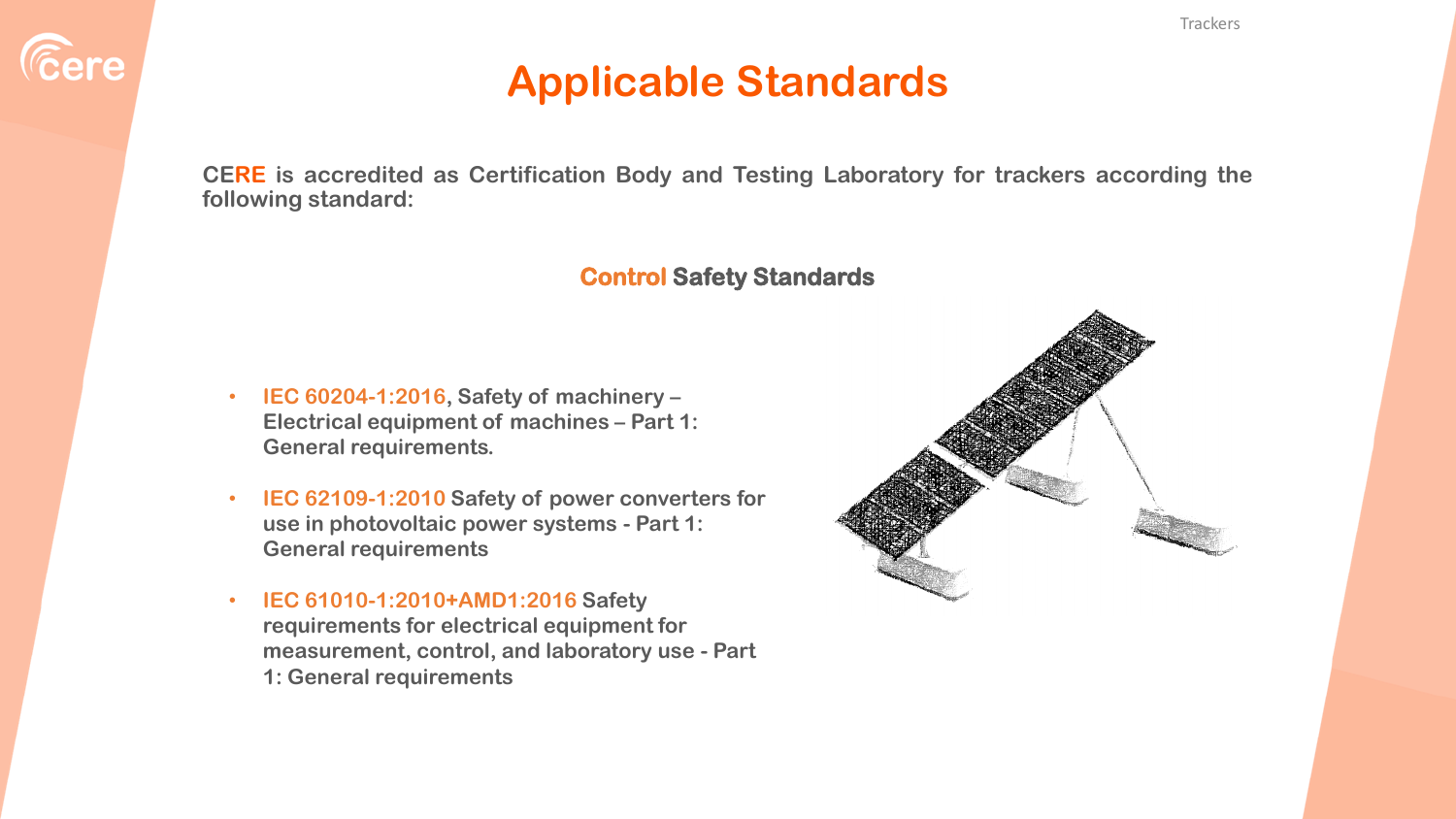### **Applicable Standards**

**CERE is accredited as Certification Body and Testing Laboratory for trackers according the following standard:**

#### **Control EMC Standards**

- **IEC 61000-6-2:2016 Electromagnetic compatibility (EMC) - Part 6-2: Generic standards - Immunity standard for industrial environments**
- **IEC 61000-6-4:2018 Electromagnetic compatibility (EMC) - Part 6-4: Generic standards - Emission standard for industrial environments**

### **Control UL and IEC Standard**

- **UL 3703:2015 STANDARD FOR SAFETY. Solar Trackers.**
- **IEC 62817: 2014 + A1: 2017, Photovoltaic systems. Design qualification of solar trackers. Chapter 9.**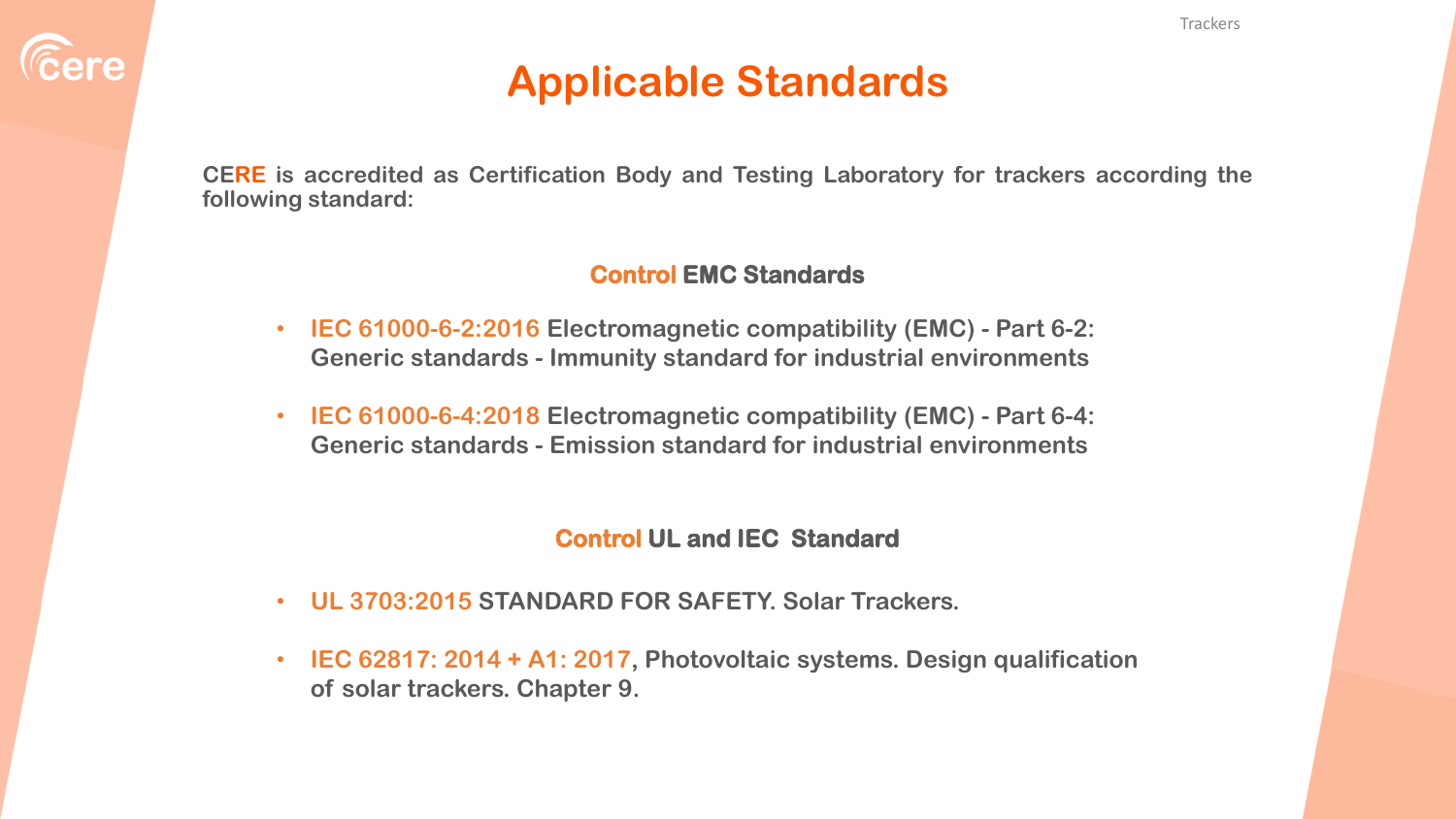

### **Resume**

**CERE is accredited as a testing laboratory and certification entity for the tracker solution, both nationally and internationally. In addition to being NCB and CBTL accredited for safety standards:**

- **• IEC 60204-1: 2016**
- **• IEC 62109-1: 2010**
- **• IEC 61010-1: 2010 + AMD1: 2016**

**In addition, CERE has been participating in the development of photovoltaic tracker standards since 2015. The standard "IEC 62817: 2014 + A1: 2017, Photovoltaic systems. Design qualification of solar trackers" is currently under review and CERE participates in the working group in charge of this development.**

**Another standard that is being developed and in which CERE is actively participating is the product safety standard for photovoltaic trackers.**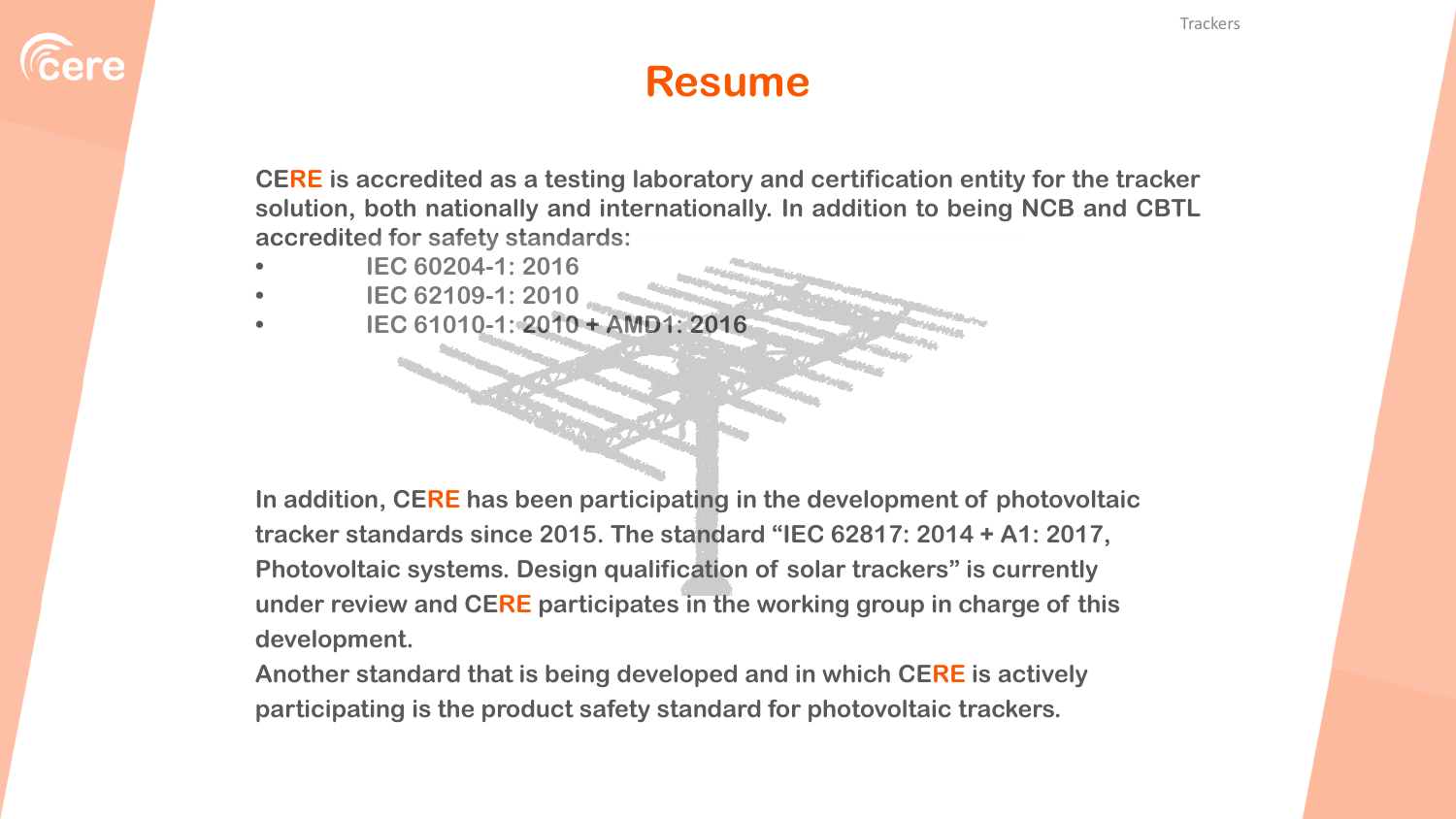

### **References**

**CERE Trackers has a wide expertise in the field of testing.**

Some of the most important projects carried out recently are located in Germany, France, Spain and South Africa for the **European and North American market. Some examples:**

- $\checkmark$  European manufacturer has test and certificate satisfactorily a single axis tracker family and its components, according to the IEC 62817. The testing process for the tracker was performed on his facilities and for the components all the testing process is performed in our laboratory. To complement this certification earth bonding test has been performed to **the trackers to confirm the safety of the tracker during operation.**
- $\checkmark$  Earth bonding is a general requirement on operative PV plants. A Client requested this service for more than 150 operating solar trackers, and the earth bonding has been measured on field as request of PV plant owner.
- $\checkmark$  The behavior of a Spanish tracker against the effects of flutter and galloping has been analyzed and certified. The tests have been successfully performed on a scale model of the tracker in a wind tunnel. The project itself took 4 months to be **completed since the acceptance of the offer.**
- $\checkmark$  TCE Marking and verification is a common request for PV trackers manufacturers Under request of the manufacturer for complying with the different directives associated with the CE marking for trackers and components, we have performed the testing and certification process of different standards that give conformity to the directives that apply to these **products such as EMC standards, IEC 60204, IEC 62109, etc**
- $\checkmark$  Environmental testing is an important part of the type tests applicable for solar trackers. The E&E testing laboratory has **already performed several successfully projects for European manufacturers, according to IEC 62817. Standard for solar trackers, incorporates several environmental tests to the different components which are part of such systems.**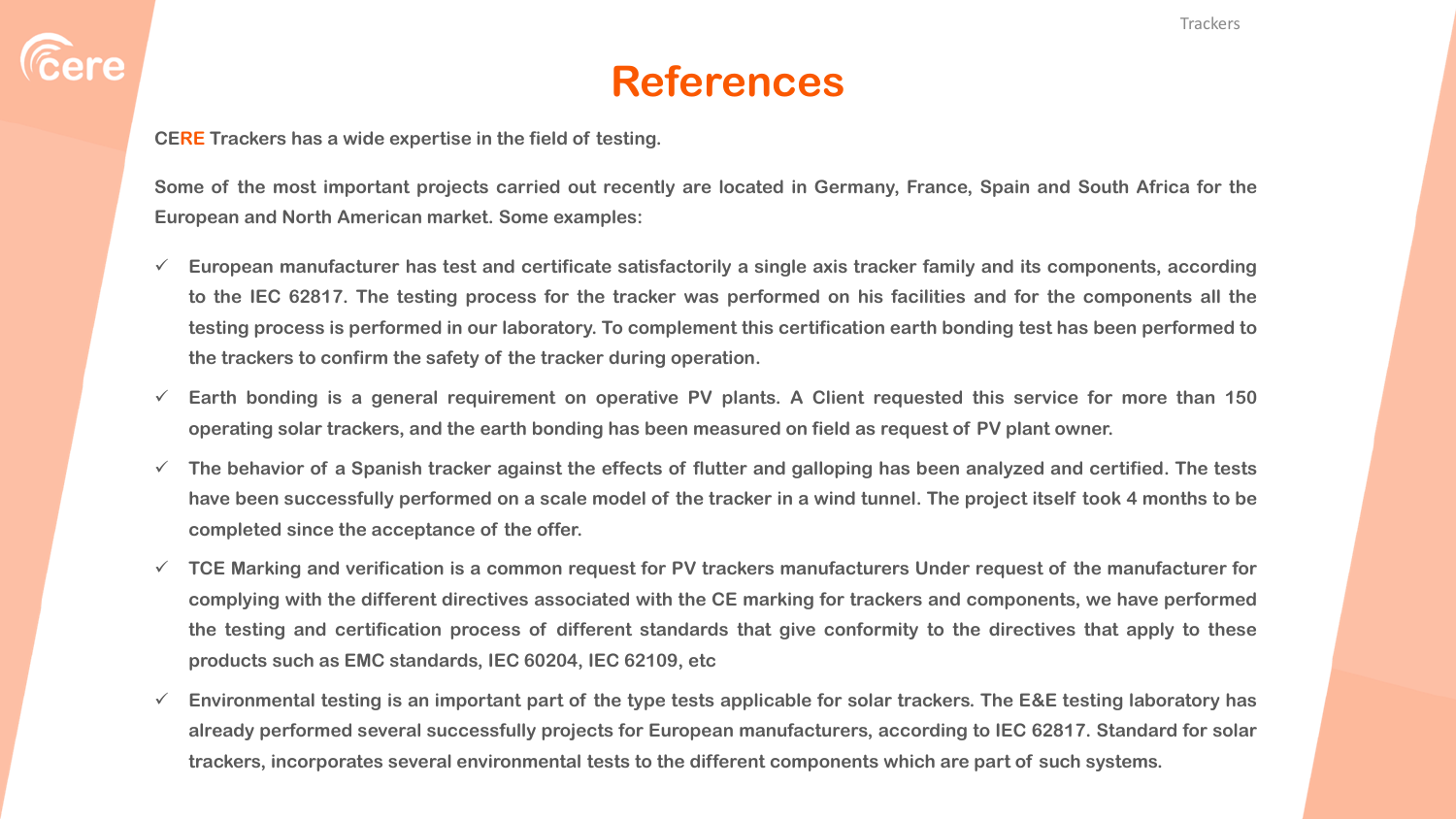**Trackers** 



### **Key Clients**





# **SEEMATEC**





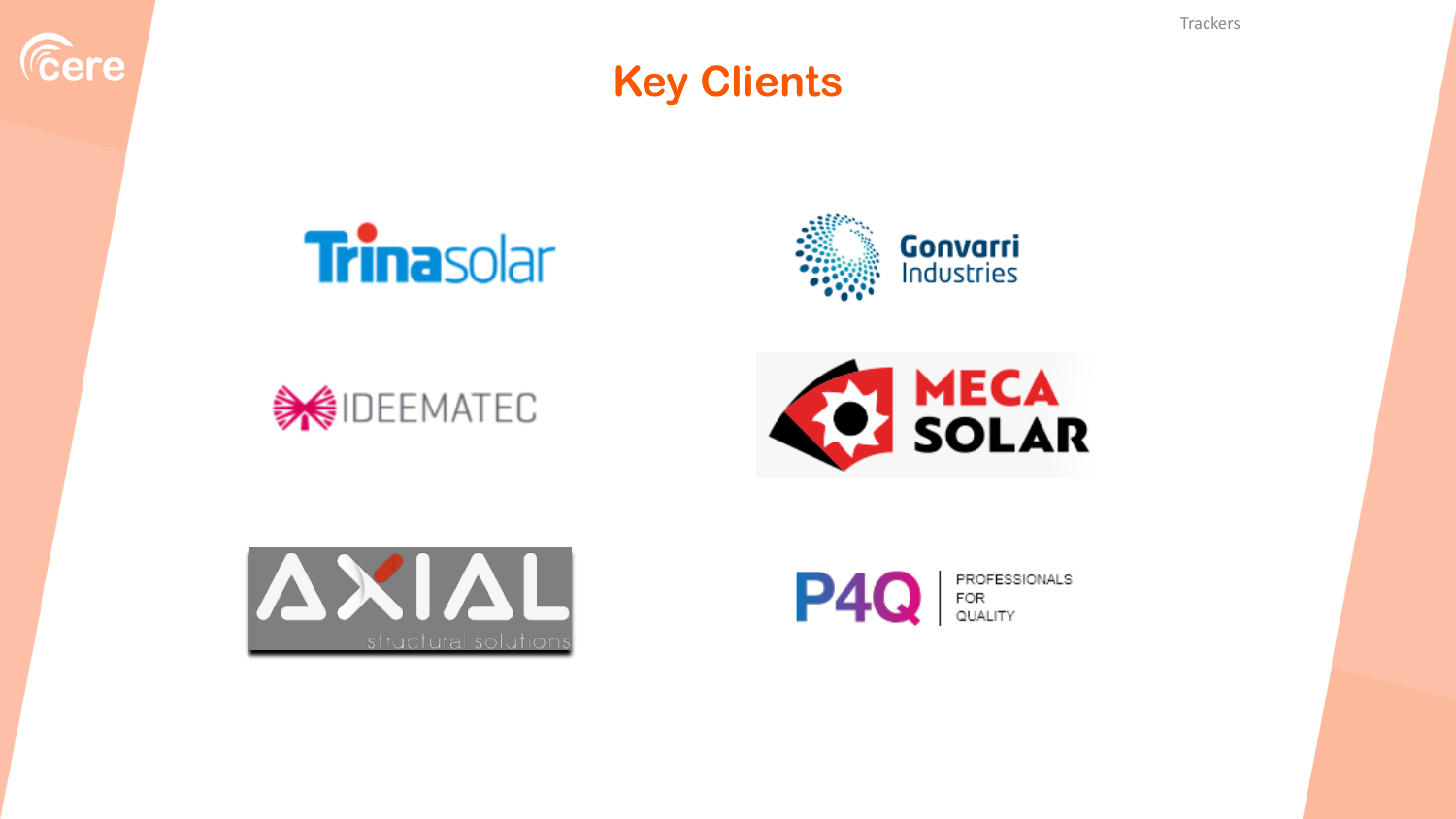



**European Headquarters (Spain) C/ Serrano, 8, 3 Izda, Madrid. 28001, Madrid, ES**

#### **European Laboratory**

**C/Monturiol, 15. Polígono Industrial de San Marcos, Getafe. 28906, Madrid, España.**

**Contact [www.cerecertification.com](http://www.cerecertification.com/) [info@cerecertification.com](mailto:info@cerecertification.com) +34 910 612 614 [LinkedIn](https://www.linkedin.com/company/cerecertification) CERE Renewables [LinkedIn](https://www.linkedin.com/company/cere-industrial) CERE Industrial**

**Monday-Friday: 7am to 6pm (CET)**